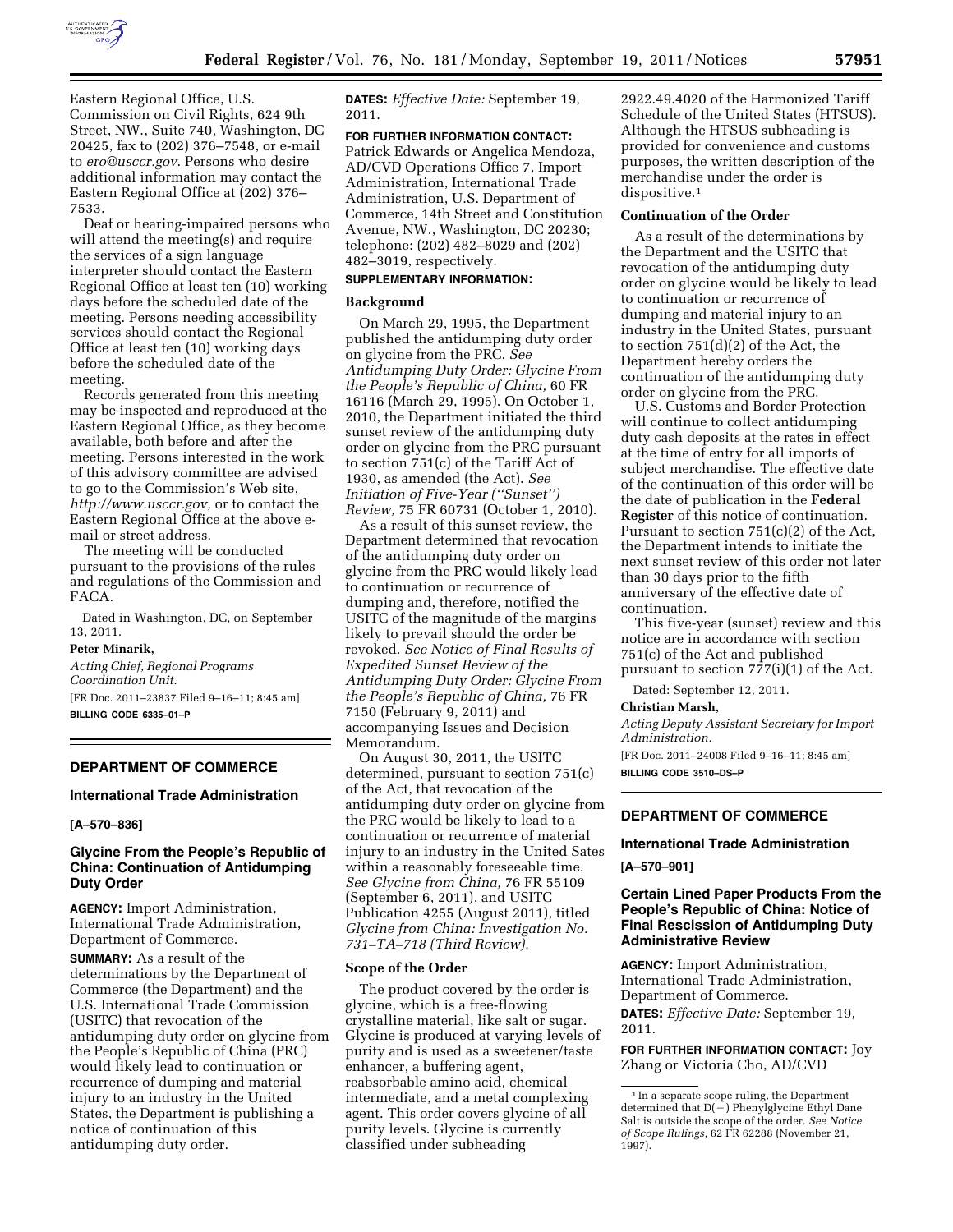Operations, Office 3, Import Administration, International Trade Administration, Department of Commerce, 14th Street and Constitution Avenue, NW., Washington, DC 20230; telephone: (202) 482–1168 or (202) 482– 5075, respectively.

# **SUPPLEMENTARY INFORMATION:**

### **Background**

On September 1, 2010, the Department published in the **Federal Register** a notice of opportunity to request an administrative review of the antidumping duty order on lined paper from the People's Republic of China (''PRC''), for the period September 1, 2009, through August 31, 2010. *See Antidumping or Countervailing Duty Order, Finding, or Suspended Investigation: Opportunity To Request Administrative Review,* 75 FR 53635 (September 1, 2010). On September 30, 2010, we received a request from petitioner 1 to review the following four companies: Shanghai Lian Li Paper Products Co., Ltd. (''Lian Li''), Hwa Fuh Plastics Co., Ltd./Li Teng Plastics (Shenzhen) Co., Ltd. (''Hwa Fuh/Li Teng"),<sup>2</sup> Leo's Quality Products Co., Ltd./Denmax Plastic Stationery Factory (''Leo/Denmax''); and the Watanabe Group (consisting of Watanabe Paper Products (Shanghai) Co., Ltd. (''Watanabe Shanghai''); Watanabe Paper Products (Linqing) Co., Ltd. (''Watanabe Linqing''); and Hotrock Stationery (Shenzhen) Co., Ltd. (''Hotrock Shenzhen'') (hereafter referred to as ''Watanabe'' or the ''Watanabe Group''). On October 28, 2010, we published in the **Federal Register** the notice of initiation of this antidumping duty administrative review with respect to Lian Li, Leo/Denmax, and the Watanabe Group. *See Initiation of Antidumping and Countervailing Duty Administrative Reviews and Request for Revocation in Part,* 75 FR 66349 (October 28, 2010) (''*Initiation Notice''*).

On June 13, 2011, we preliminarily rescinded this review with respect to Leo/Denmax, Lian Li, and the Watanabe Group based on evidence on the record indicating that Leo/Denmax, Lian Li, and the Watanabe Group had no shipments of subject merchandise which entered the United States during the period September 1, 2009, through

August 31, 2010. *See Certain Lined Paper Products From the People's Republic of China; Notice of Preliminary Intent To Rescind the Antidumping Duty Administrative Review,* 76 FR 34204 (June 13, 2011) (''*Preliminary Rescission''*). We invited interested parties to submit comments on our *Preliminary Rescission.* We did not receive any comments on our *Preliminary Rescission.* 

#### **Scope of the Order**

The scope of this order includes certain lined paper products, typically school supplies (for purposes of this scope definition, the actual use of or labeling these products as school supplies or non-school supplies is not a defining characteristic) composed of or including paper that incorporates straight horizontal and/or vertical lines on ten or more paper sheets (there shall be no minimum page requirement for looseleaf filler paper) including but not limited to such products as single- and multi-subject notebooks, composition books, wireless notebooks, looseleaf or glued filler paper, graph paper, and laboratory notebooks, and with the smaller dimension of the paper measuring 6 inches to 15 inches (inclusive) and the larger dimension of the paper measuring 83⁄4 inches to 15 inches (inclusive). Page dimensions are measured size (not advertised, stated, or ''tear-out'' size), and are measured as they appear in the product (*i.e.,* stitched and folded pages in a notebook are measured by the size of the page as it appears in the notebook page, not the size of the unfolded paper). However, for measurement purposes, pages with tapered or rounded edges shall be measured at their longest and widest points. Subject lined paper products may be loose, packaged or bound using any binding method (other than case bound through the inclusion of binders board, a spine strip, and cover wrap). Subject merchandise may or may not contain any combination of a front cover, a rear cover, and/or backing of any composition, regardless of the inclusion of images or graphics on the cover, backing, or paper. Subject merchandise is within the scope of this order whether or not the lined paper and/or cover are hole punched, drilled, perforated, and/or reinforced. Subject merchandise may contain accessory or informational items including but not limited to pockets, tabs, dividers, closure devices, index cards, stencils, protractors, writing implements, reference materials such as mathematical tables, or printed items such as sticker sheets or miniature calendars, if such items are physically

incorporated, included with, or attached to the product, cover and/or backing thereto. Specifically excluded from the scope of this order are:

• Unlined copy machine paper;

• Writing pads with a backing (including but not limited to products commonly known as ''tablets,'' ''note pads," "legal pads," and "quadrille pads''), provided that they do not have a front cover (whether permanent or removable). This exclusion does not apply to such writing pads if they consist of hole-punched or drilled filler paper;

• Three-ring or multiple-ring binders, or notebook organizers incorporating such a ring binder provided that they do not include subject paper;

• Index cards;

• Printed books and other books that are case bound through the inclusion of binders board, a spine strip, and cover wrap;

• Newspapers:

• Pictures and photographs;

• Desk and wall calendars and organizers (including but not limited to such products generally known as ''office planners,'' ''time books,'' and

- ''appointment books''); • Telephone logs;
	- Address books;

• Columnar pads & tablets, with or without covers, primarily suited for the recording of written numerical business data;

• Lined business or office forms, including but not limited to: pre-printed business forms, lined invoice pads and paper, mailing and address labels, manifests, and shipping log books;

• Lined continuous computer paper;

• Boxed or packaged writing stationary (including but not limited to

products commonly known as ''fine business paper,'' ''parchment paper'', and ''letterhead''), whether or not containing a lined header or decorative lines;

• Stenographic pads (''steno pads''), Gregg ruled (''Gregg ruling'' consists of a single- or double-margin vertical ruling line down the center of the page. For a six-inch by nine-inch stenographic pad, the ruling would be located approximately three inches from the left of the book.), measuring 6 inches by 9 inches;

Also excluded from the scope of this order are the following trademarked products:

• FlyTM lined paper products: A notebook, notebook organizer, loose or glued note paper, with papers that are printed with infrared reflective inks and readable only by a  $\rm Fly^{TM}$  pen-top computer. The product must bear the valid trademark FlyTM (products found

<sup>1</sup>The petitioner is the Association of American School Paper Suppliers (''AASPS'').

<sup>2</sup>The Department was unable to locate Hwa Fuh/ Li Teng in prior segments. The petitioner did not provide any new information as to Hwa Fuh/Li Teng's location in its review request letter. Accordingly, pursuant to 19 CFR 351.303(f)(3)(ii), the Department did not accept a request for an administrative review of Hwa Fuh/Li Teng.